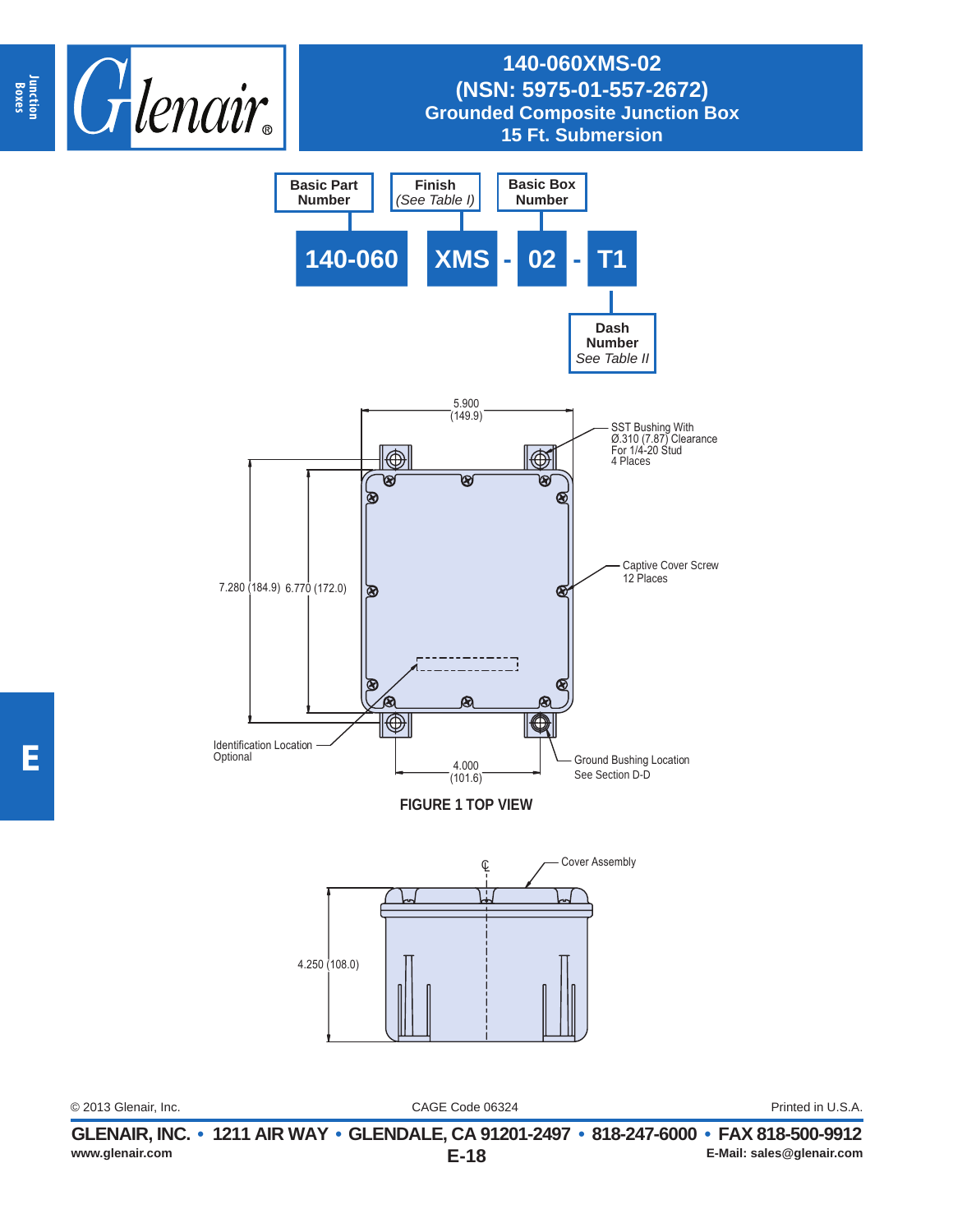





| © 2013 Glenair, Inc. | CAGE Code 06324 | Printed in U.S.A. |
|----------------------|-----------------|-------------------|
|                      |                 |                   |

**Junction Boxes**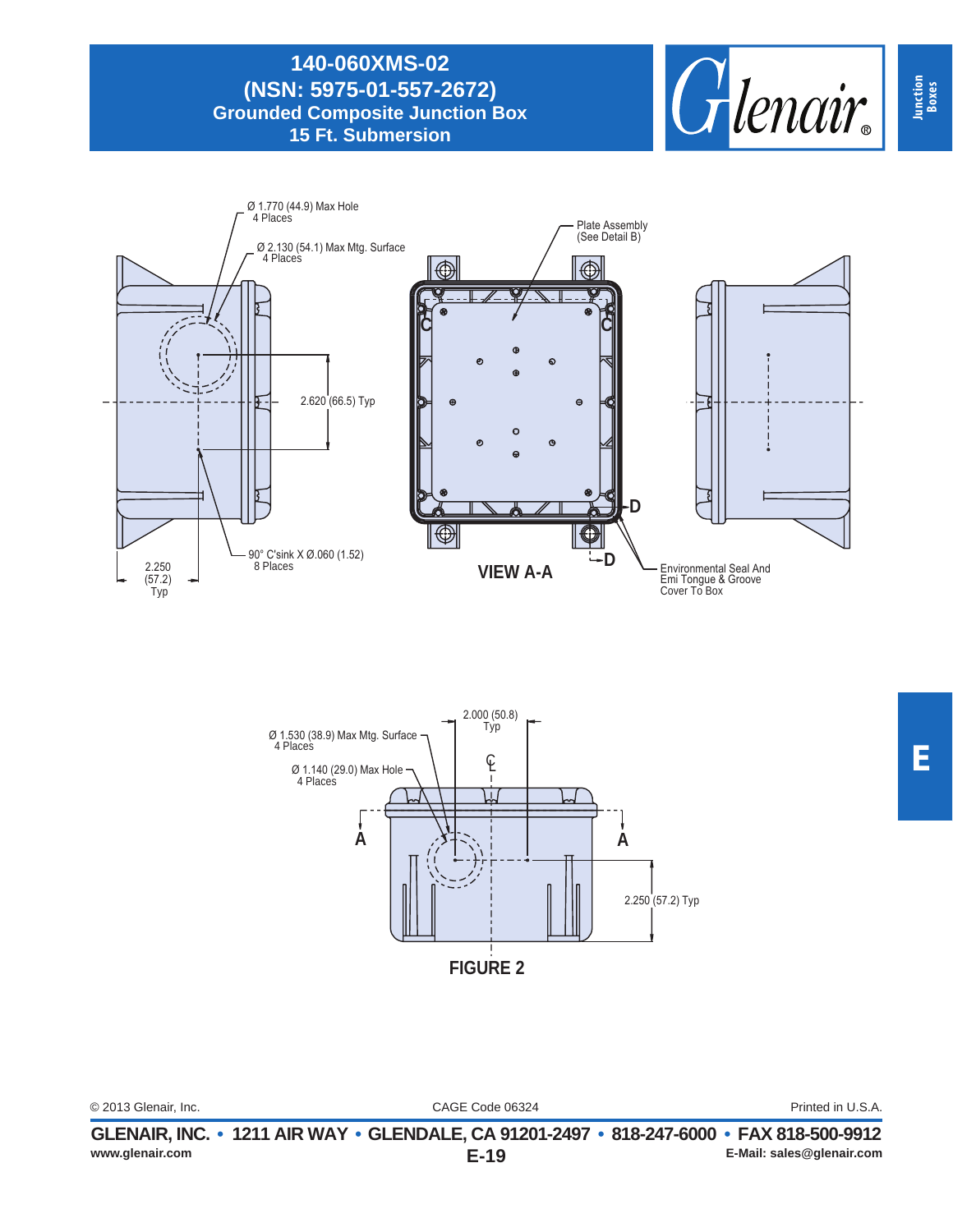



## **APPLICATION NOTES**

- 1. Assembly identified with manufacurer's code identification number (Glenair, part number and date code).
- 2. Color may be subject to fading, however UV exposure will not affect material physical properties.
- 3. Assembly is similar to symbol part numbers and require installation in accordance with NAVSEA drawing 803-6983506.
- 4. Material / Finish: Box, cover - Thermoplastic grey color/see Table I. Hardware - 316 SST/passivate. Seals and gaskets - Silicone/N.A. Mounting Plate - 300 series SST/passivate.
- 5. Metric dimensions (mm) are indicated in parentheses.

CAGE Code 06324 © 2013 Glenair, Inc. Printed in U.S.A.